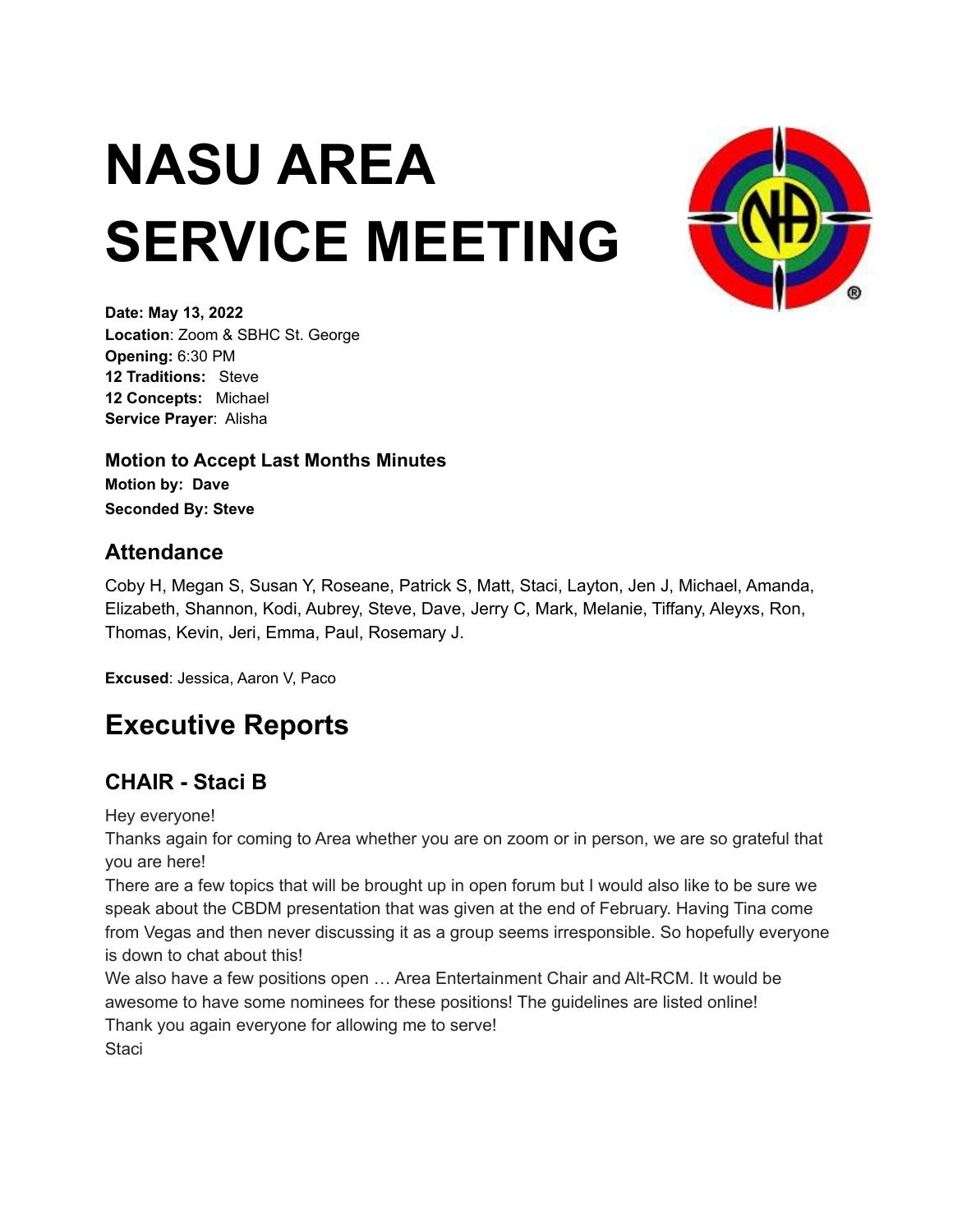# **CO CHAIR - Layton Everson**

No report

### **SECRETARY - Jeri D**

Thanks for letting me serve! That is allll!

### **TREASURER'S REPORT - Thomas B / Kevin**

greetings, thomas and i got together at my home to complete asc report. again, this has been another growth opportunity, as i learned a little bit more of the computer workings. thomas got our area taxes complete for this period. we still have no budget for entertainment and policy. thank you for allowing us to serve. thomas and kevin.

|                   | <b>Description</b>             | Income   | <b>Expense</b> | Check #    | <b>Balance</b>  |  |
|-------------------|--------------------------------|----------|----------------|------------|-----------------|--|
|                   |                                |          |                |            | \$<br>14,474.39 |  |
|                   |                                |          |                |            |                 |  |
|                   | 4/11/22 deposit 7th tradition  | \$561.14 |                | bank       | \$561.14        |  |
|                   | 4/11/22 kevin k/ outreach gas  |          | \$52.00        | #1224      | \$ (52.00)      |  |
|                   | 4/11/22 dave j / meeting lists |          | \$218.29       | #1210      | \$ (218.29)     |  |
| $4/15/22$ bus ads |                                |          | \$300.00       | debit      | \$ (300.00)     |  |
|                   | taxes federal and              |          |                |            |                 |  |
| 4/15/22 state     |                                |          | \$400.00       | debit      | \$ (400.00)     |  |
|                   | 4/18/22 venmo deposit          | \$215.15 |                | transfer   | \$215.15        |  |
| 4/29/22 interest  |                                | \$0.06   |                |            | \$0.06          |  |
|                   | $5/4/22$ zoon asc and h&i      |          | \$31.83        | debit      | \$ (31.83)      |  |
|                   | 5/4/22 bella storage           |          | \$67.00        | debit      | \$ (67.00)      |  |
|                   | 5/14/22 tranfer to literature  |          | \$179.50       | transfer   | \$(179.50)      |  |
|                   |                                |          |                |            |                 |  |
|                   |                                |          |                |            |                 |  |
|                   |                                |          |                |            | Ś               |  |
|                   |                                |          |                |            | 14,002.12       |  |
|                   |                                |          |                |            |                 |  |
| Ending            |                                |          | Committee      |            |                 |  |
| <b>Balance</b>    | \$14,002.12                    |          | <b>Budgets</b> |            |                 |  |
| Prudent           |                                |          |                |            |                 |  |
| Reserve           | $-$1,000.00$                   |          | <b>PR</b>      | \$4,159.71 |                 |  |
| Operating         |                                |          | Struggling     |            |                 |  |
| Reserve           | $-$3,000.00$                   |          | mtgs           | \$300.00   |                 |  |
|                   |                                |          | <b>POLICY</b>  | \$-        |                 |  |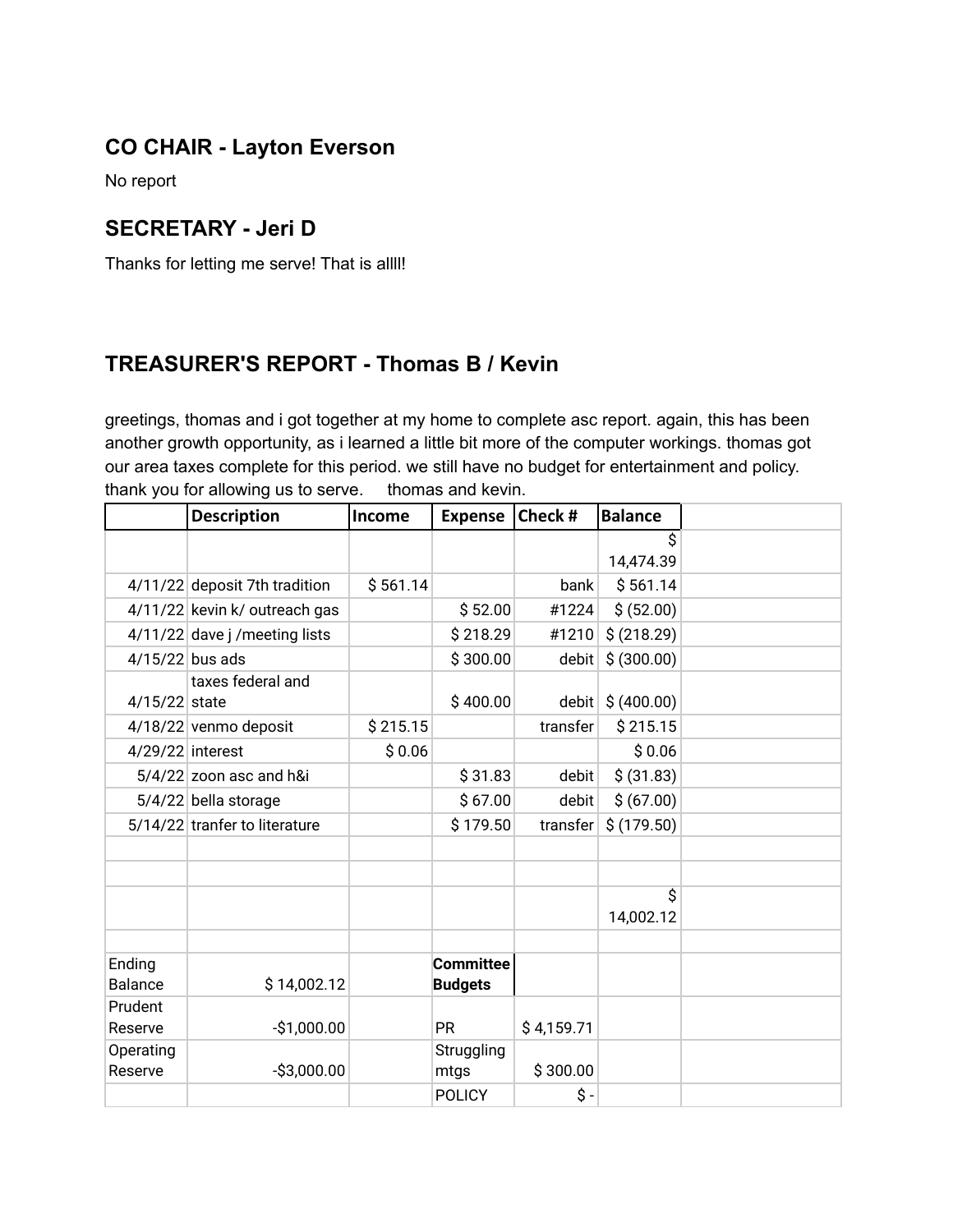| \$<br><b>Availabl</b><br>∣e \$ | \$10,002.12 | H&I         |           | \$1,784.09 |  |  |
|--------------------------------|-------------|-------------|-----------|------------|--|--|
|                                |             | <b>CCGC</b> |           | \$540.91   |  |  |
|                                |             |             | Entertain |            |  |  |
|                                |             | ment        |           | \$-        |  |  |
|                                |             |             | Executive | \$2,437.58 |  |  |
|                                |             |             |           |            |  |  |
|                                |             | Total       |           | \$9,222.29 |  |  |
|                                |             |             |           |            |  |  |

### **RCM REPORT - Shannon C/Patrick**

Hello Area,

Here are a few announcements:

First, the cost of production has risen dramatically, and NAWS has had to schedule a price increase, which they believe is prudent. This price increase will be effective on January 1 st , 2023, and the price of all books and bronze medallions will increase by 12%; there will be no increase to the current prices of IPs, booklets, key tags, or chips. This means the Basic Text will go from \$12.15 to \$13.60, to give you an example. I have included a letter from NA World Service in my report.

Second, I'll give a little history lesson… In 1976, six years before our Basic Text, the NA White Booklet was published. The NA White Booklet was actually the very first piece of literature written by the Fellowship of Narcotics Anonymous and contains a concise description of the NA program. Well, it has been 60 years since its publication, and NAWS has created a special edition to celebrate. The 60th Anniversary White Book has 85 stories inside and is only \$15.00; you can purchase it by searching for item #1501 at www.na.org/webstore.

Third, A Spiritual Principle a Day was approved with consensus support at the 2022 World Service Conference. It can take around six months for production; nonetheless, we have a new book on the way!

Fourth, don't forget to register for our Regional Convention, August 19 th -21 st , 2022; go to r51cna.org to register; it's \$40.00

Finally, the Regional Service Committee meeting will be held hybrid tomorrow, May 15th, 2022, @ 12:00 P.M. (MDT), and we will be holding nominations. Nominations for Chair, Vice-Chair, Treasurer, Vice-Treasurer, Secretary, Vice-Secretary, PR Chair, and H& I Chair will be open. Anyone from any area can serve, and the meeting is open to all NA members to attend. The in-person location will be  $@$  the Rooms- 4800 Alpine Place, Las Vegas, NV 89107. **The ZOOM info: ID: 834-3170-8758 PW: 631865**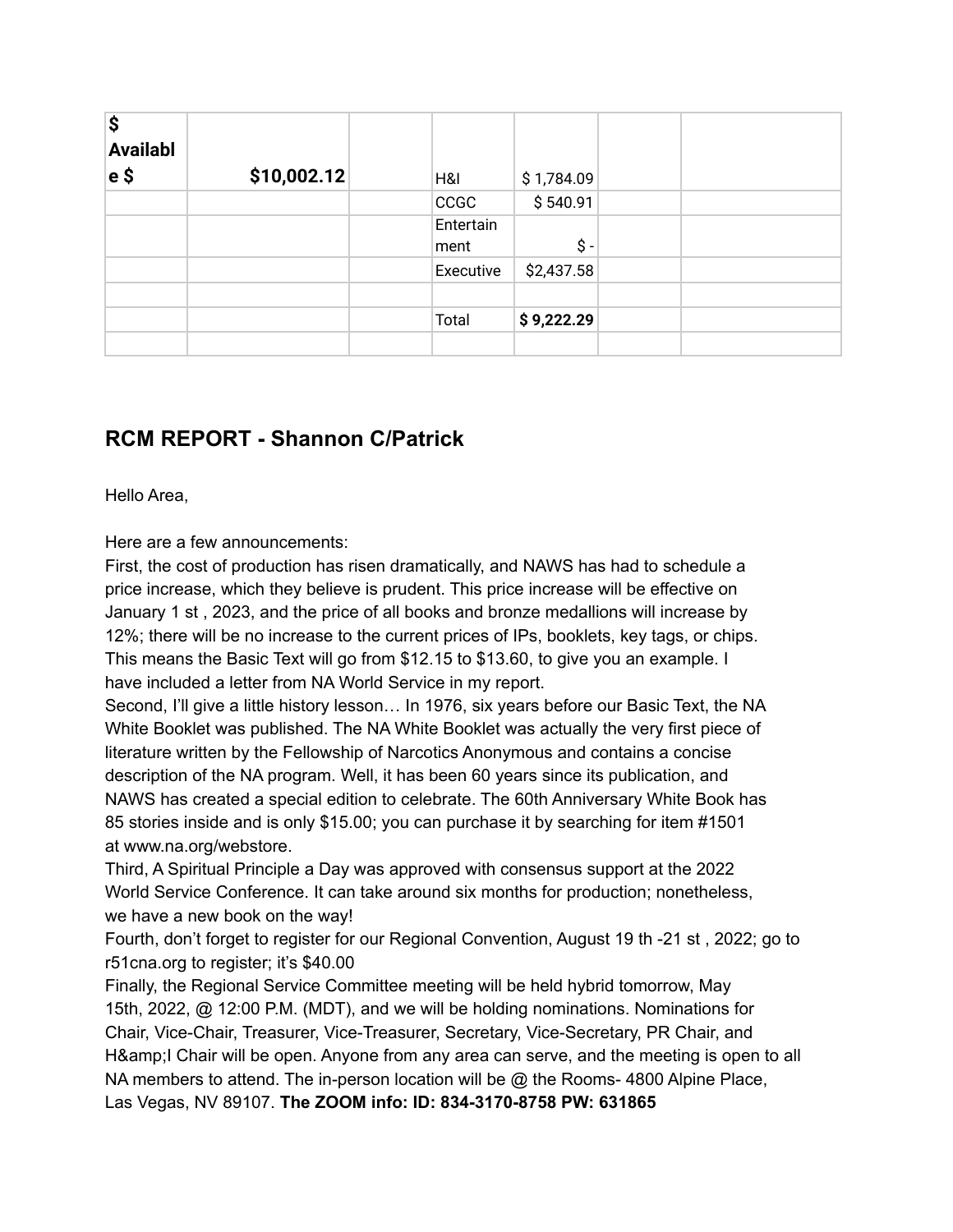Thanks for allowing me to serve, Shannon C.

# **ENTERTAINMENT -Layton E**

Hello ASC,

Area Entertainment met twice last month to plan events for the year. We are growing the committee and hoping by the end of this ASC meeting we will have a Chairperson. Please encourage the people around you to join this committee. We have an aggressive agenda for this year and need many hands to make light work.

I will be making a motion for a \$1600 budget for this year. We have 5 events planned. We plan to use around \$250 per event and \$400 for our annual camp out.

Our first event will be a day in the park. The time and location of this event will be determined during our next business meeting. We are expecting July 16th but this could change depending on availability and pricing. We will be serving hot dogs and burgers and there will be a bake sale.

Happy May!

**Motion**: Set a budget of \$1600 for the Area Entertainment committee. **Purpose**: This money is used for events with a primary purpose of carrying a message of recovery to the addict. **Make**: Layton E

### **H&I - Emma M.**

H and I is experiencing some changes and the committee has been so patient and receptive. We had our first orientation and it went great. Orientation is at 5:30pm before our business meeting every month.if you are asked to join a panel or wish to in the future you must attend this orientation. We will be submitting these changes to policy to help get these in our guidelines. Each facility has been visited on regular schedule and it looks like purgatory is a possibility very soon.PR has made contact with them and reported back to us that it's looking positive. We will keep you updated.We also have sumitted to Rachel the updated info for the website.thank you for allowing me to serve EMMA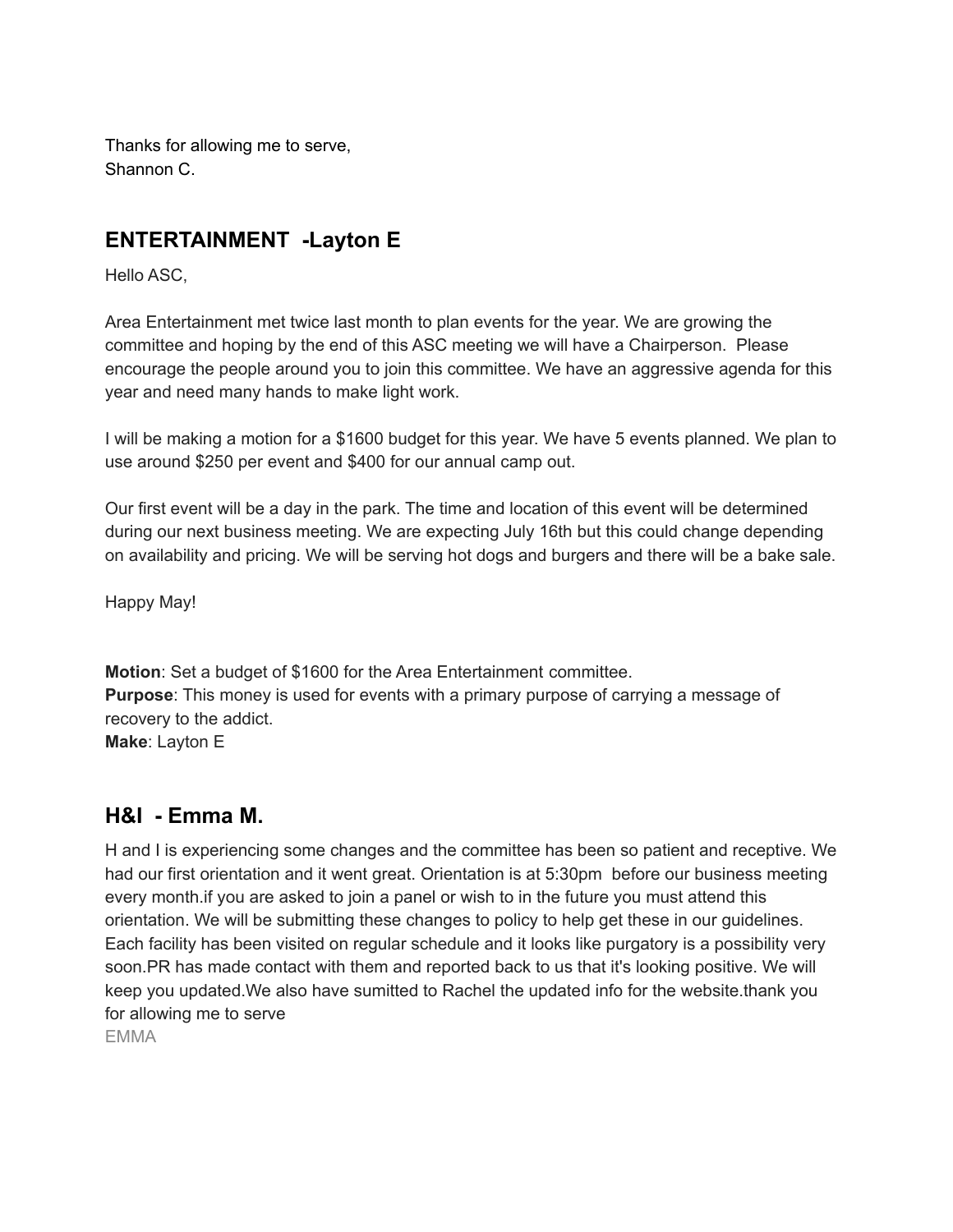# **PR Report – Jen J**

Hello!

PR met on Wednesday, May 11 at 6:30 pm on zoom. We had 8 in attendance. PR is on our way to transitioning from the region phone line to our own. I contacted the area treasurer to coordinate the monthly fee. I reached out to Layton who graciously got me into the PR email account for this purpose! Go Layton! I will be using this email account for reports and communications moving forward. I will notify the area when the transition is complete. The committee is making plans to change the phone number on the posters, meeting lists and bus signs.

Our webservant is working diligently on getting everything up to date and is planning on doing a wordpress update. Apparently it hasn't been done for a few years. She will also update the phone number on our printable meeting schedule.

Speaking of meeting lists, we will be printing more next month so please send any changes to your meeting times/places to us as soon as possible.

Outreach will be heading to support the Richfield meeting this month. Please get with Kevin if you would like to support this meeting.

We are also coordinating with a facility that reached out via the website. They would like us to do a presentation and get them hooked up with H&I! Yay! Primary purpose! I am so grateful for this committee and am honored to be a trusted servant..

### **Next business meeting June 15 at 6:30 pm on zoom. Zoom ID 269 831 3588**

PR time again. This coming Wednesday at 6:30 on zoom. Link The phone line coordinator requirements are: One (1) year clean time.

Attend monthly PRC meetings.

Coordinates all phone line activities.

Makes monthly reports to the PRC on the status of all completed and ongoing phone line projects.

Trains phone line committee members on Do's and Don'ts from the Phone Line Handbook. Works with Region 51 phone line chairperson.

Familiarity with all Phone Line related NAWS handbooks. (Includes Public Relations Handbook and

Phone Line Handbook).

Jen J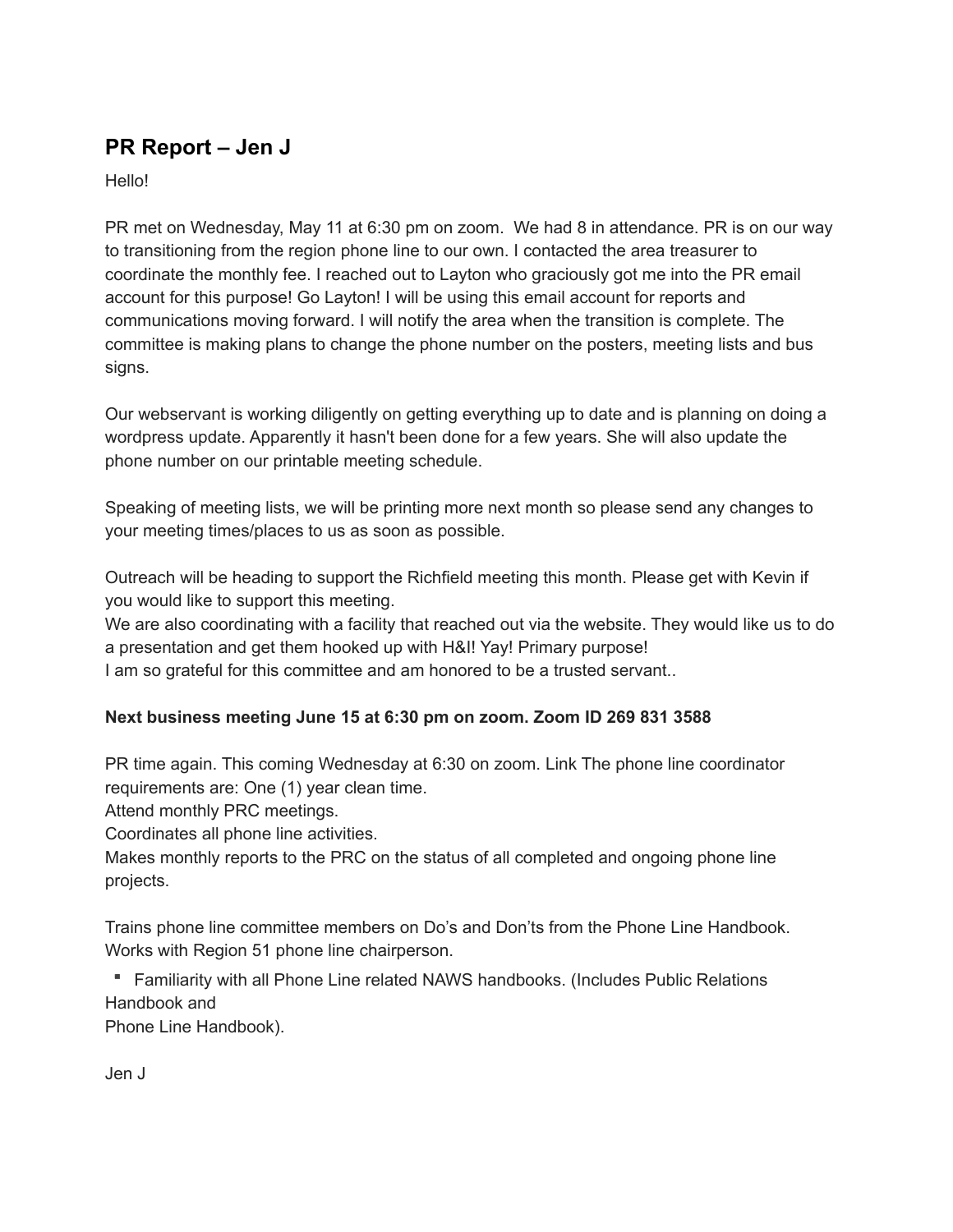# **SUACNA 14 - Aaron V**

Howdy Area Fam!!

Please excuse my absence tonight.

Entertainment & Fundraising did an amazing job on our last fundraising event! The turnout was awesome.Thanks to all that showed and donated for SUACNA 14!!

BST shirts are done and look great.

Our next walk through of the hotel and convention center will be Monday May 16 Th  $\textcircled{a}$  3:30 SUACNA meets every Sunday from now until the Convention, 0900 at the Southwest Center so if you have any questions, ideas,or concerns please feel free to join us!

Thank you for allowing me to serve Aaron V

# **CCGC - Coby H**

Hello NA family! CCGC met on Friday May 13th and we planned an event for this month and next! This month we're going to show up and support the SUACNA fundraiser on the 28th, and next month we are going to have a campfire meeting at 3 Peaks on June 14th at 8:30 pm!! Also, on the website in NA Announcements it's posted that CCGC meets on Wednesdays at 8pm. That's incorrect, we meet the second Friday of every month at 7pm in the KKCB small room.. CCGC will meet next on Friday June 10th at 7pm!! Thank you for letting me serve!!!

# **LITERATURE - Alexys P.**

### \$691.31

Hey family my name is Alexys and i am an addict. This month literature collected 691.37. We were able to fulfill most of the groups orders. We were short on a couple of coins but those coins will be ordered soon and will be readily available at the next ASC meeting. I want to thank everyone that helped me out and was of service. We are grateful to be of service and to be able to help the fellowship. Thank you. Also we will be putting in a motion to reimburse Alexys for the amount of 41.57 for new crates for literature. Also included will be our inventory as of 5/14/22

Attachment included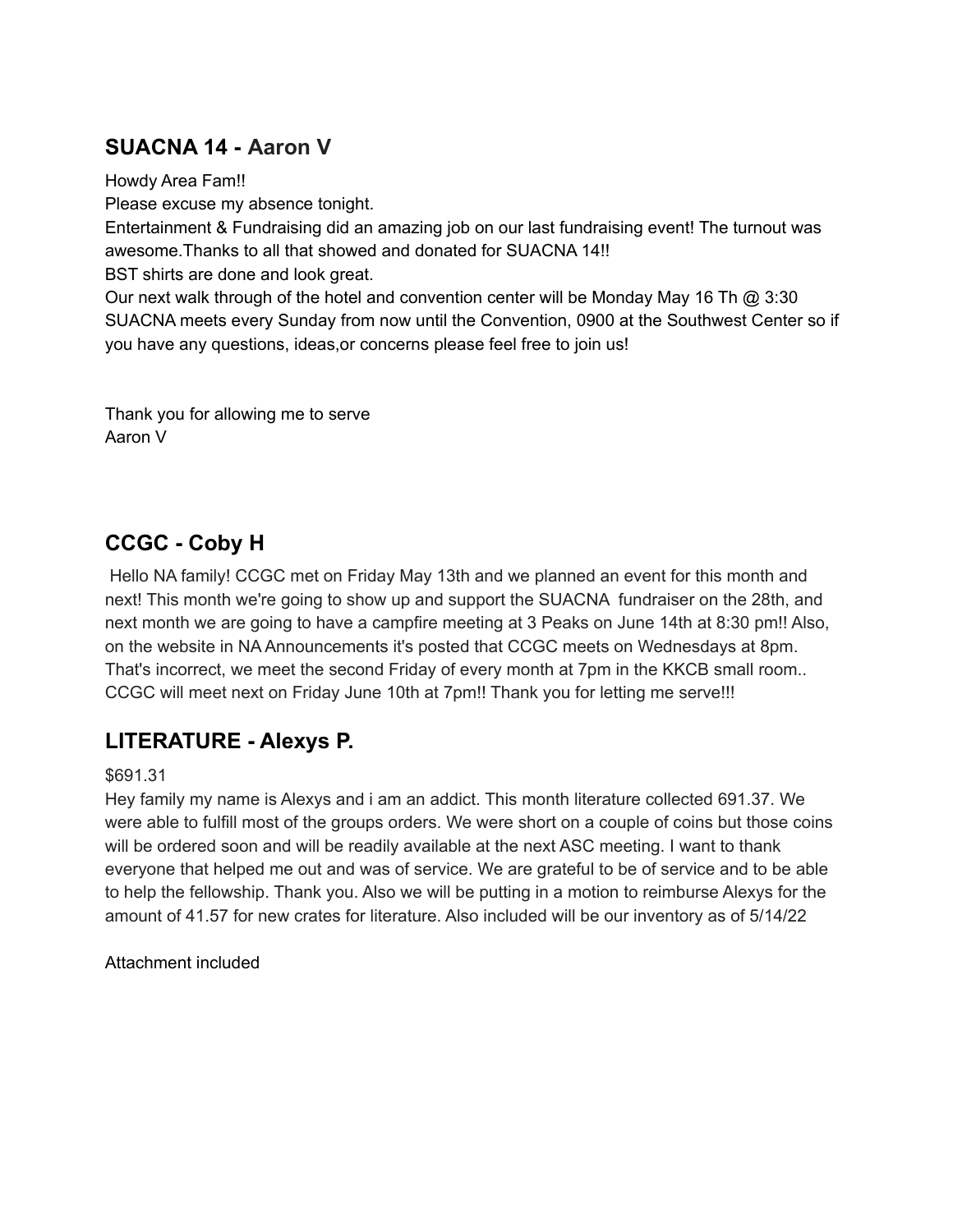# **POLICY COMMITTEE - Dave J**

The committee met twice this month and we are continuing to update revise and update the Area guidelines. We will be submitting four motions this month for group approval. These will be discussed in open forum. It would be nice to have more committee members. More input is always welcome. We meet on Zoom so travel is not an issue. Our next meeting is Wednesday, May 18<sup>th</sup> at 6:30 on Zoom. Meeting ID is 836 605 8764. Password is namaste.

In service, Dave J

| Group/<br><b>GSR</b>               | <b>Avg Atd</b> | <b>NC</b>      | <b>Donation</b> | <b>Comments</b>                                                                                                                                                                                                                                                                                                                                                                                                                           |
|------------------------------------|----------------|----------------|-----------------|-------------------------------------------------------------------------------------------------------------------------------------------------------------------------------------------------------------------------------------------------------------------------------------------------------------------------------------------------------------------------------------------------------------------------------------------|
| <b>Basic Text Study</b><br>(Cedar) | 8              | $\overline{2}$ |                 | Looking for alt GSR.                                                                                                                                                                                                                                                                                                                                                                                                                      |
| <b>Bridging The Gap</b><br>Paco    | 15             |                |                 | Hello Fellow Nasujans jam Paco and I am an addict<br>we have had some changes in our last business<br>meeting we voted on moving into the Small room due<br>to the rent increase and nothing has changed still the<br>same time and for the month of May we had 1<br>newcomer No Area Donation and we are fully self<br>supporting and Kevin will represent on the Motions<br>that we voted on and thanks you for allowing me to<br>serve |

# **GSR Reports**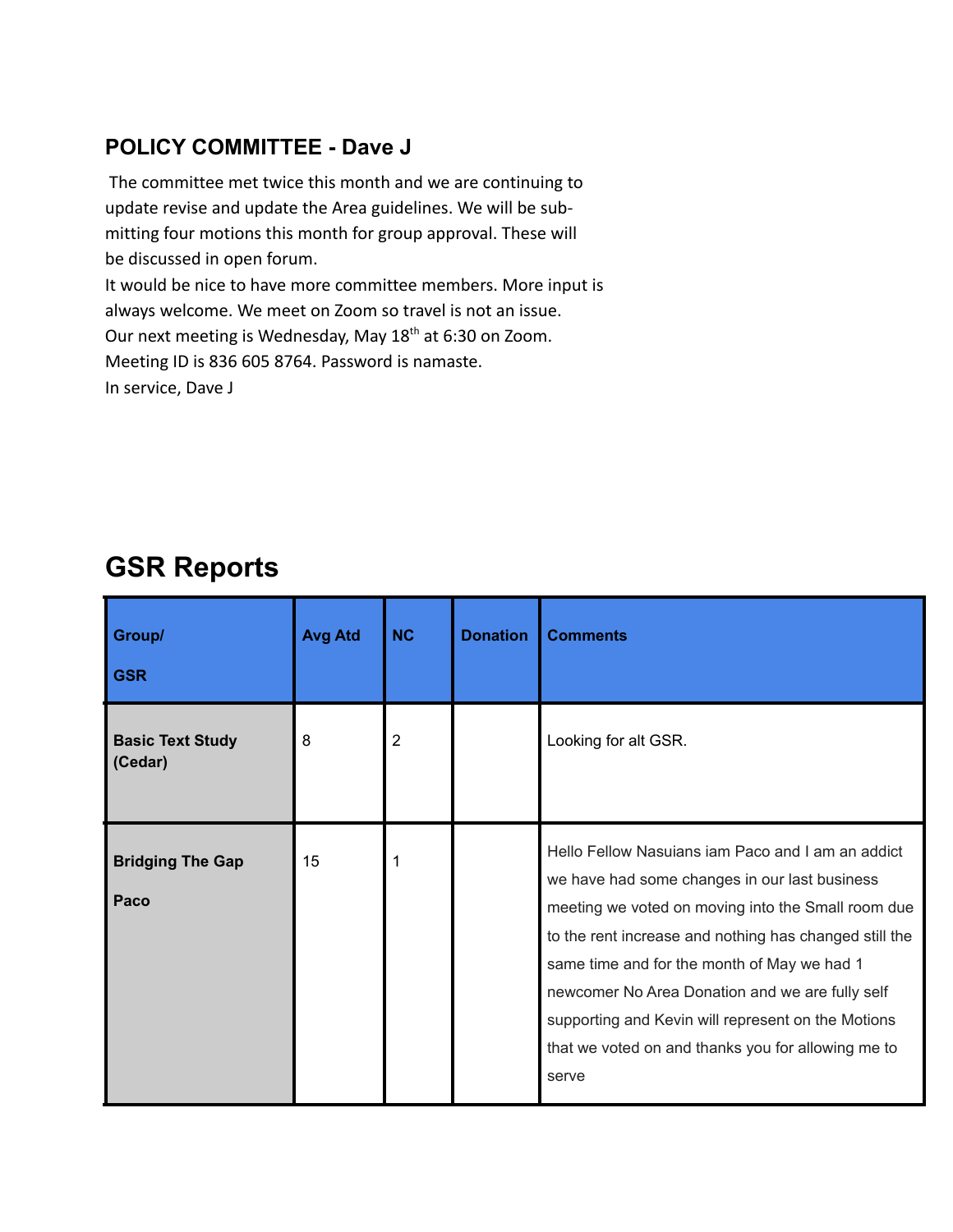| <b>Circle of Hope</b><br><b>Michael F</b>           | 38 | 3              | \$100  | Hey N.A Family My Name is Michael F I'm a addict<br>This is The GSR report for the circle of hope meeting<br>of N.A I am stepping down from the GSR position at<br>the circle of hope i will be still be the voice of are<br>group for another month We meet at 8 o'clock at the<br>Bluz Kat's Cafe Monday night the group has been<br>self supporting Thank you for allowing me to be of<br>service!!! Love you all !!!                                                                                                                                                                         |
|-----------------------------------------------------|----|----------------|--------|--------------------------------------------------------------------------------------------------------------------------------------------------------------------------------------------------------------------------------------------------------------------------------------------------------------------------------------------------------------------------------------------------------------------------------------------------------------------------------------------------------------------------------------------------------------------------------------------------|
| <b>Circle of Sisters</b><br><b>Megan S</b>          | 7  | 0              | \$8.77 | Hey!<br>Here's our report for the month of May:<br>Attendance: 7<br>Area Donation: \$8.77<br>Newcomers: 0<br>GSR: Megan S<br>Time: Saturday Morning @10am<br>Place: Zoom ID: 298 435 942 Password: sisters<br>Report: Hey Family! Circle of Sisters is doing well.<br>We are fully self supporting. We have an area<br>donation of \$8.77 sent via Venmo. We have all<br>positions filled except for Alternate GSR. 2 year clean<br>time requirement. We are choosing to stay on Zoom<br>for a while longer. We are always welcoming any new<br>home group members! Thanks for letting me serve! |
| <b>Dopeless Hope Fiends</b><br>(Cedar)<br>Angela J. | 20 | $\overline{2}$ |        | Fully self supporting, struggling to fulfill new service<br>members.                                                                                                                                                                                                                                                                                                                                                                                                                                                                                                                             |
| <b>Hope Dealers</b><br><b>Justin R</b>              |    |                |        | No report                                                                                                                                                                                                                                                                                                                                                                                                                                                                                                                                                                                        |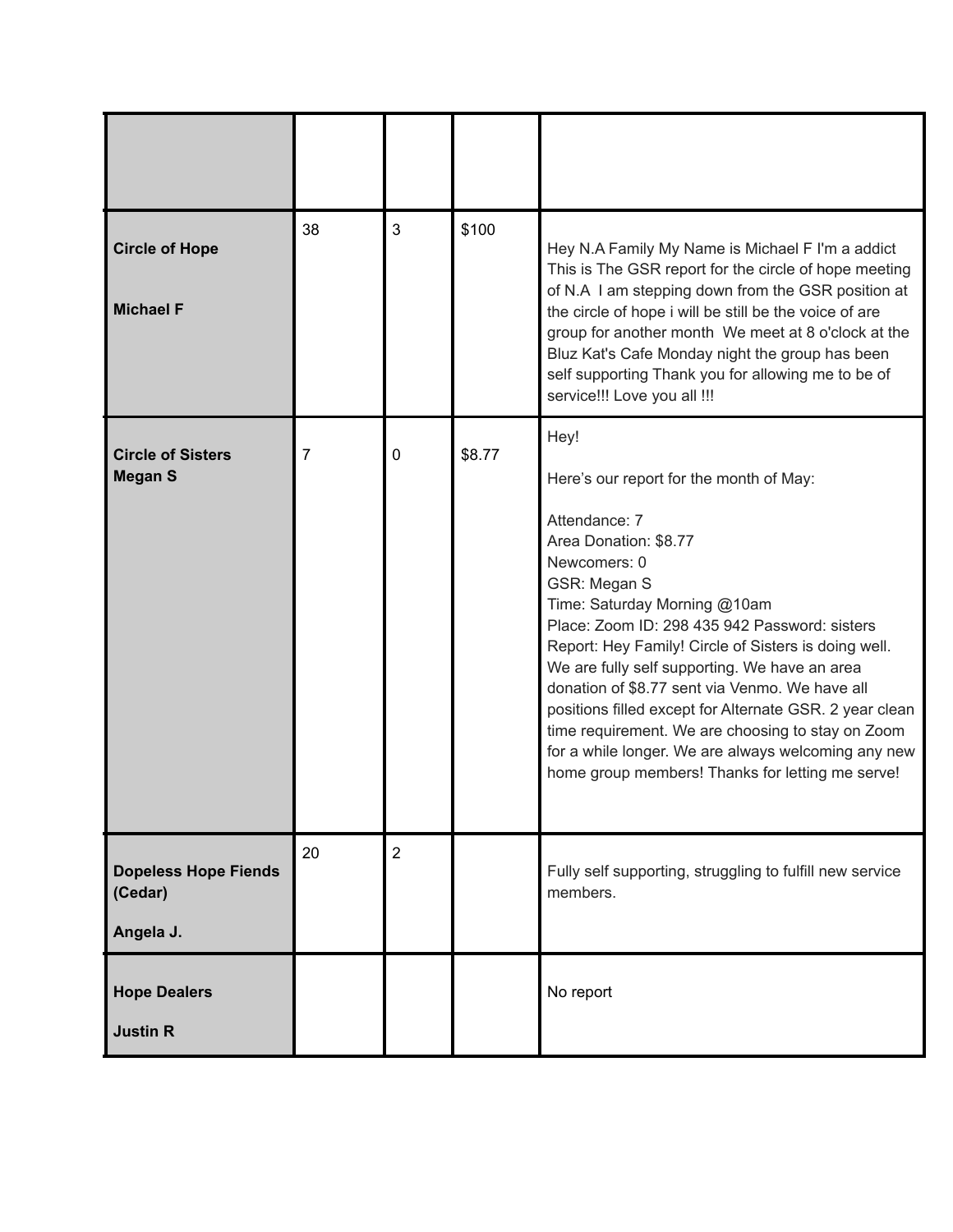| <b>Hold on Pain End</b><br><b>Richfield</b><br><b>Kyle</b>                           |       |                |          | No report                                                                                                                                                                                                     |
|--------------------------------------------------------------------------------------|-------|----------------|----------|---------------------------------------------------------------------------------------------------------------------------------------------------------------------------------------------------------------|
| <b>Glimmer of Hope</b><br>Coby H                                                     | 12    | 5              | \$10     | Hello NA family! For the month of April we had an<br>average attendance of 12, 5 newcomers, we are fully<br>self-supporting, and we have a \$10 area donation!<br>Thank you for letting me serve!!            |
| It Works How & Why<br><b>Cedar City</b><br>GSR:<br>Alt: Jeri D                       | 15    | $\overline{4}$ | \$0      | Fully self supporting, need GSR and home group<br>members.                                                                                                                                                    |
| <b>Kanab NA Recovery</b><br><b>Group</b><br><b>GSR: Lacey H</b><br><b>Alt: Bruce</b> |       |                |          | No report                                                                                                                                                                                                     |
| <b>KISS Meeting</b><br>Alt-GSR: Matt H                                               | 26    | 3              | \$34.43  | Addict named Matt kiss meets every Monday at 6 at<br>the alano club. We are fully self supporting and doing<br>well. Avg attendance 26 newcomers 3 area donation<br>of \$34.43 thank you allowing me to serve |
| Live & Let Live (Cedar)<br><b>Temp: Ron</b>                                          | 25-30 | 5              | \$184.25 | Doing great.                                                                                                                                                                                                  |
| <b>Living Clean (Cedar)</b><br><b>GSR: Alisha</b>                                    | 15    | $\overline{4}$ | \$6.05   | Fully self supporting                                                                                                                                                                                         |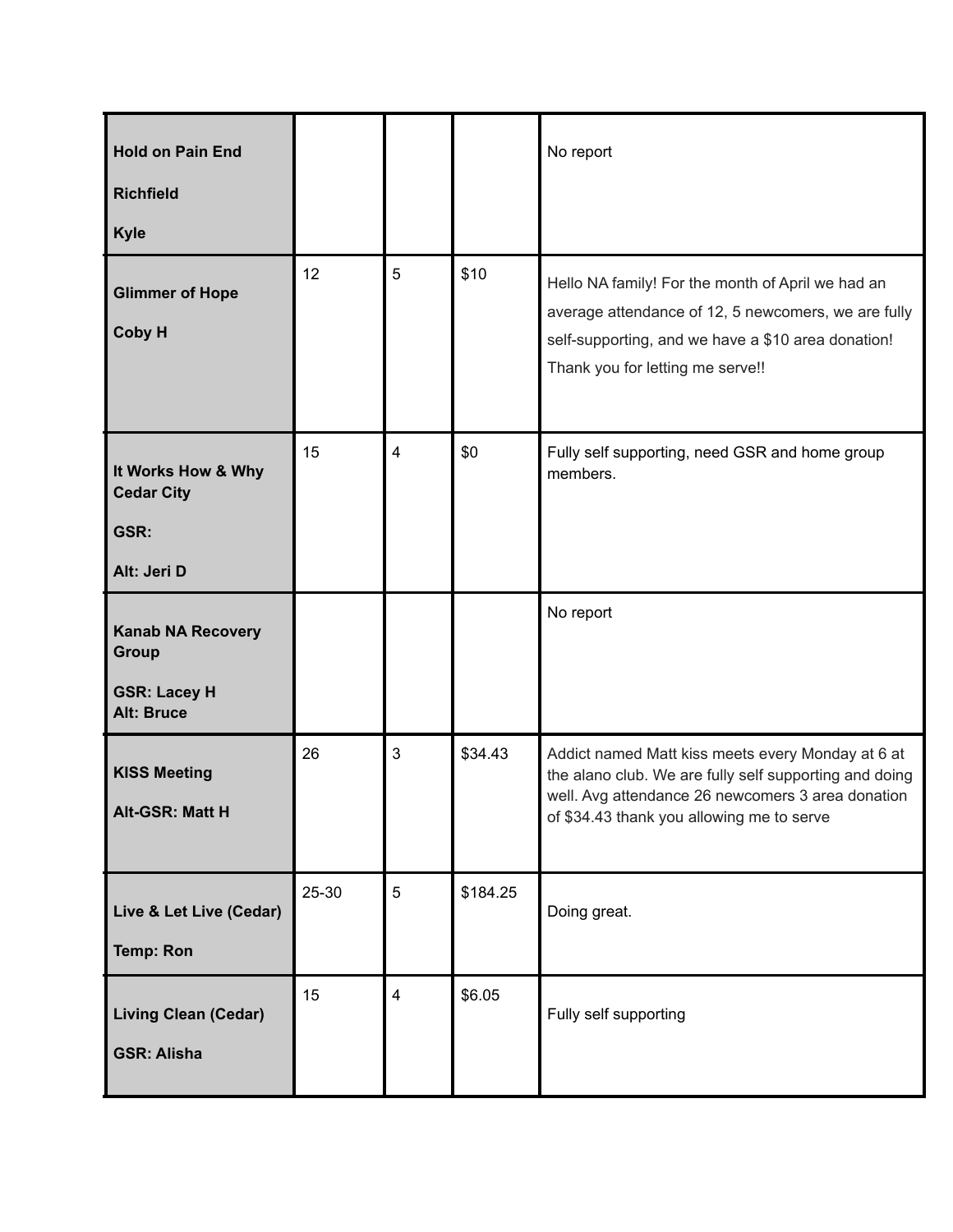| <b>Mesquite Misfits</b>                                                             |         |   |          | No report                                                                                                                                                                                                                                                                                                                                                                                                                      |
|-------------------------------------------------------------------------------------|---------|---|----------|--------------------------------------------------------------------------------------------------------------------------------------------------------------------------------------------------------------------------------------------------------------------------------------------------------------------------------------------------------------------------------------------------------------------------------|
| <b>GSR: Phil</b>                                                                    |         |   |          |                                                                                                                                                                                                                                                                                                                                                                                                                                |
| <b>TNT</b><br><b>GSR Crystal</b>                                                    | 9       |   |          | Fully self supporting.                                                                                                                                                                                                                                                                                                                                                                                                         |
| La Nueva Vida<br><b>GSR: Paco</b>                                                   | $2 - 4$ |   |          | Hello fellow Suacnians I will not be able to attend<br>Area so thank you for understanding for the month of<br>May we have had a attendance of 2 to 4 we have no<br>Area Donation we are still meeting in the. Puzzle<br>room every other Sunday at 730 p.m. and all<br>homegroup positions are filled and we are fully self<br>supporting and thank you for allowing me to serve<br>and we voted yes on all motions thank you |
| <b>Living in the Moment</b><br><b>Mark D</b>                                        | 15      | 1 |          | Fully self supporting                                                                                                                                                                                                                                                                                                                                                                                                          |
| <b>Lost and Found</b><br><b>GSR: Aubrey</b>                                         | 40-50   | 1 |          | We had 40-50 in attendance. We are fully self<br>supporting. The meeting is going well. Thank you for<br>allowing me to serve. We will now be selling It Works<br>How & Why books, Step Working guides and Basic<br>Texts are still free to newcomers.                                                                                                                                                                         |
| <b>Lost Dreams</b><br><b>Awakened</b><br><b>GSR: Kodi M</b><br><b>Alt: Andrew H</b> | 75      | 4 | \$100.00 | Our meeting has been going great!! We have an<br>average attendance of 75, with 4 newcomers. We<br>made an area donation of \$100.00. We meet on<br>Sunday nights at 7:30 at the sand town park!! Thanks<br>for letting me be of service!                                                                                                                                                                                      |
| <b>Saturday Men's</b><br><b>Meeting</b><br>Dave J                                   | 9       | 1 | \$42.00  | Day: SaturdayTime: 10 AM Place: Dixie Alano Club<br>Average Attendance: 9 Newcomers: 1<br>Area Donation: \$42.00 All is well. We are self-supporting                                                                                                                                                                                                                                                                           |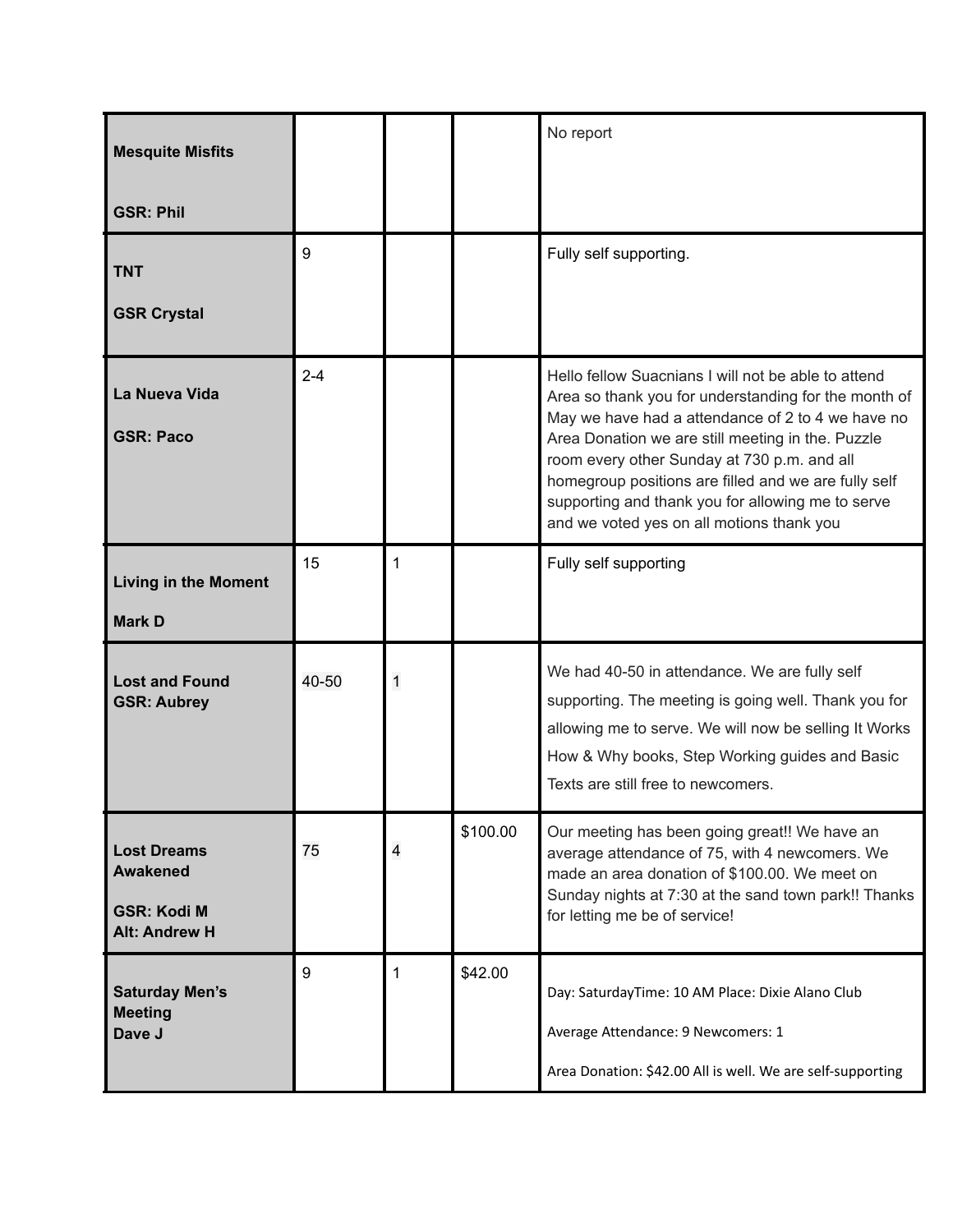|                                                                                      |          |                |         | In service, Dave J                                                                                                                                                                                                                                                                                                                                                                                                                                                     |
|--------------------------------------------------------------------------------------|----------|----------------|---------|------------------------------------------------------------------------------------------------------------------------------------------------------------------------------------------------------------------------------------------------------------------------------------------------------------------------------------------------------------------------------------------------------------------------------------------------------------------------|
| <b>Men's Spiritual</b><br><b>Meeting Sunday</b><br><b>James</b>                      | 12       |                |         | Report: fully self supporting. Have more home group<br>members. Great meeting                                                                                                                                                                                                                                                                                                                                                                                          |
| <b>NA Humpday</b><br><b>GSR: Chris S</b><br><b>ALT: Elizabeth</b>                    | 45       | $\overline{4}$ | \$75    | Fully self supporting                                                                                                                                                                                                                                                                                                                                                                                                                                                  |
| <b>Newcomer's Meeting</b><br><b>Tiffany</b><br>G                                     | 68       | 4              | \$35.13 | Fully self supporting                                                                                                                                                                                                                                                                                                                                                                                                                                                  |
| <b>NA Rox (Formally</b><br>known as the nooner)<br><b>Ashley B</b><br><b>Jerry C</b> | $5 - 12$ | 3              | \$0     | Starting June 1 st, NA Rox will be going live at Da<br>Club Monday, Tuesday, Thursday, and<br>Friday at noon. We will be leaving Zoom except<br>Thursdays to keep the speaker meeting<br>going.<br>If anyone is seeking a home group, NA Rox is in<br>need of members, chairpersons and<br>secretaries. So, please get the word out for us; it is<br>appreciated.<br>So far, we are financial stable but those positions<br>stated need to be filled.<br><b>NA Rox</b> |
| <b>Staying Alive (Salina)</b>                                                        |          |                |         | No report                                                                                                                                                                                                                                                                                                                                                                                                                                                              |
| <b>Sunday Night</b><br><b>Candlelight</b><br><b>GSR: Steve</b><br>Alt:               | 70       | $\sqrt{2}$     | \$36    | Fully self supporting                                                                                                                                                                                                                                                                                                                                                                                                                                                  |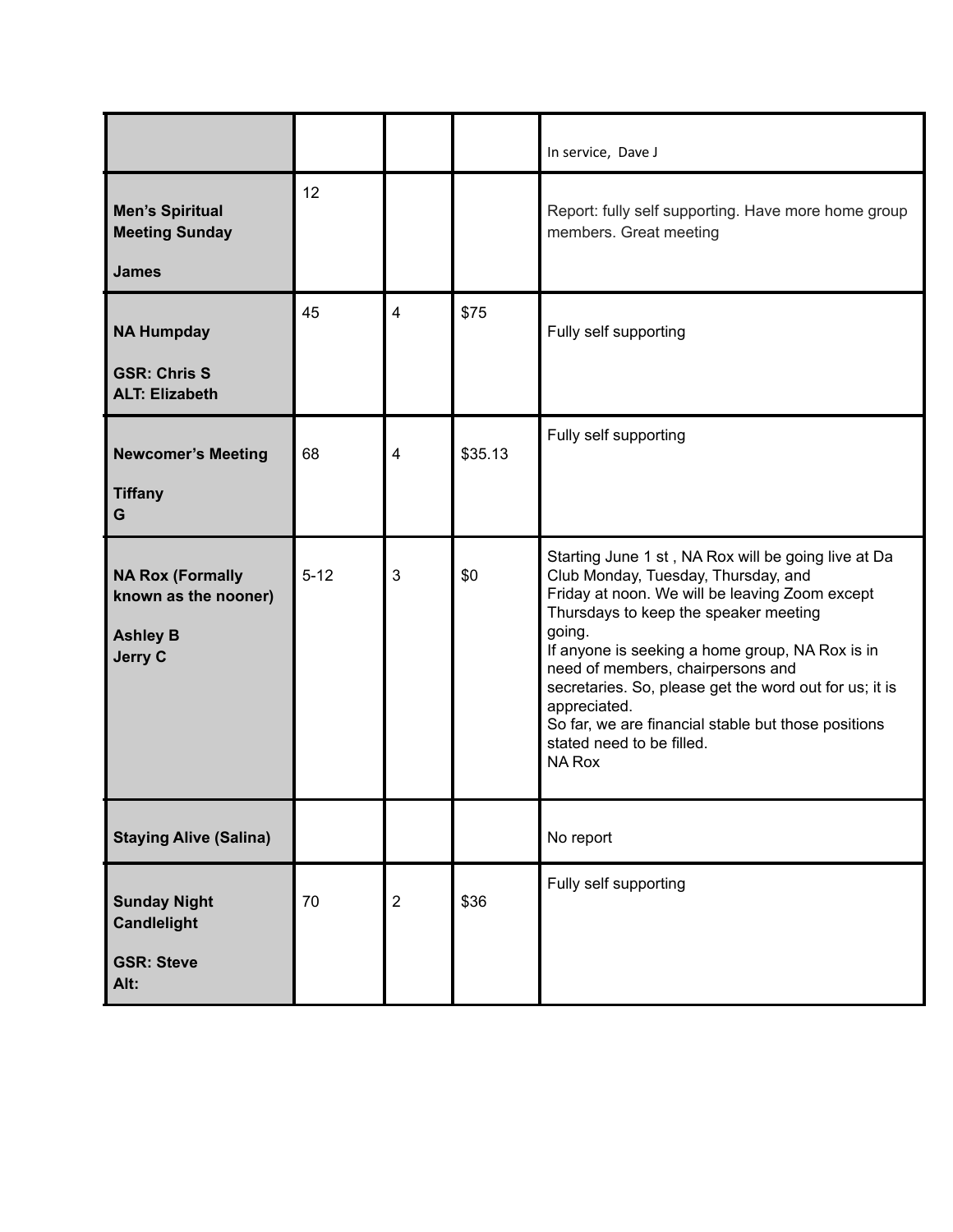| We Unite on Tuesday<br><b>Night</b><br><b>GSR: Chante</b><br>Alt: Amanda | 14      | 1 | No area donation<br>We are fully self supporting and all positions are<br>filled.                                                                                                                                                                                                                                                                                                                                                                                                                                                                                               |
|--------------------------------------------------------------------------|---------|---|---------------------------------------------------------------------------------------------------------------------------------------------------------------------------------------------------------------------------------------------------------------------------------------------------------------------------------------------------------------------------------------------------------------------------------------------------------------------------------------------------------------------------------------------------------------------------------|
| <b>Welcome Home</b><br><b>GSR: Alexys</b>                                | 6       | 1 | Hey family, my name is Alexys and I'm an addict. I'm<br>the GSR for the welcome home meeting of NA. We<br>meet at the Alano club every Wednesday at 12 pm.<br>Our meetings are an open discussion format with a<br>speaker the last Wednesday of the month. We had 1<br>newcomer this month that identified. Our average<br>attendance is around 6 people. We are fully self<br>supporting, and this month we have no area<br>donation. This is a great meeting and we invite to<br>come join us support each other in our recovery.<br>Thank you for letting me be of service. |
| Women's Haven of<br>Hope (Cedar)<br><b>Susan Y</b>                       | $4 - 5$ |   | The last 3 weeks attendance has been around 4-5.<br>We need support! Need an alt GSR<br>Meeting time is 5:30 pm in the small room at the<br>KKCB on Tuesdays.<br>No donation<br>Self supporting                                                                                                                                                                                                                                                                                                                                                                                 |

# **TOTAL AREA DONATION: \$614 in cash Venmo \$18.77 Total \$633.63**

# **Break**

**Break Time: 7:23 be back 7:34 Motioned by: Ron Seconded by**: Jen **Re-Open: 7:36 GSR COUNT: 20**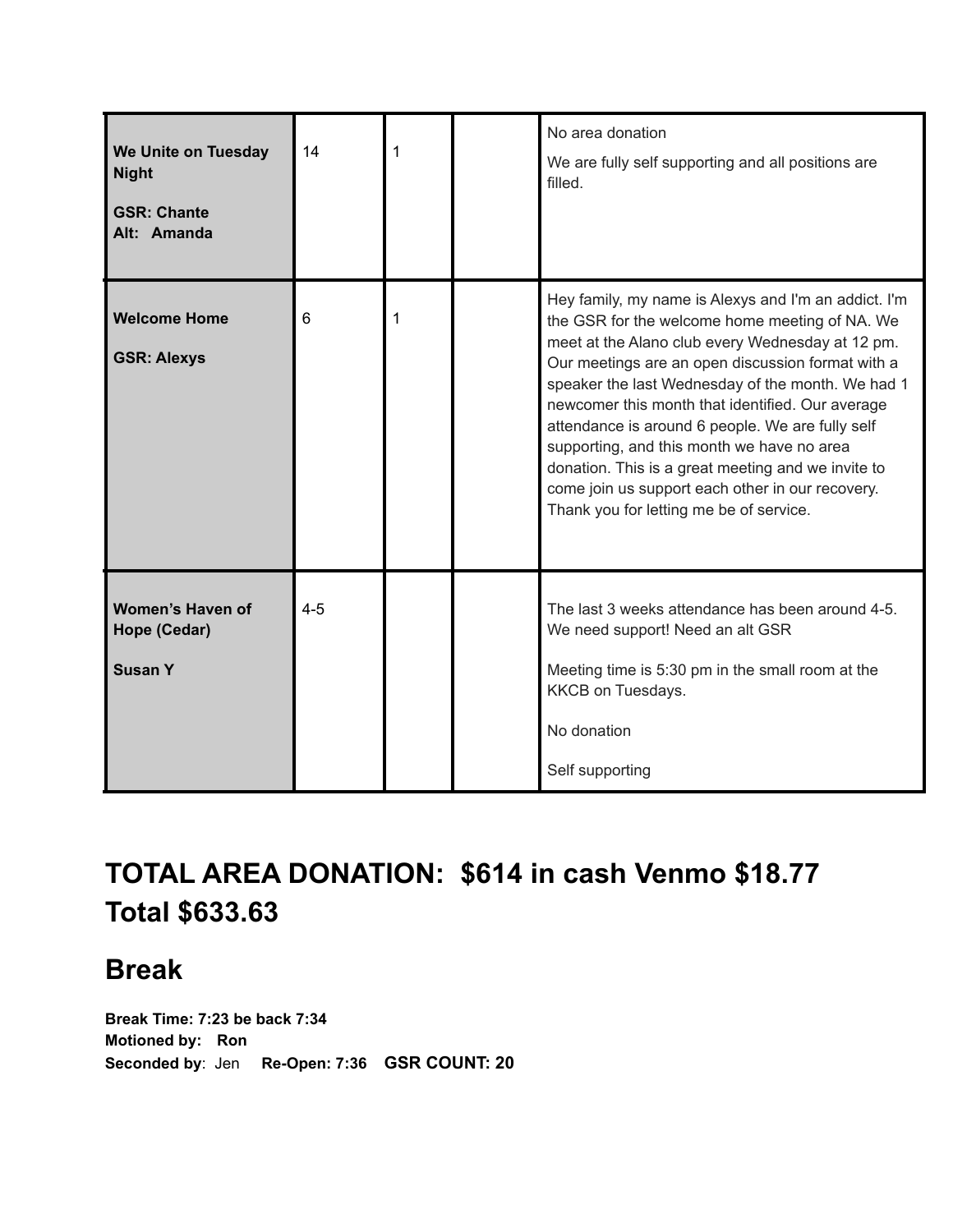# **Open Forum**

**Start Open Forum: Time: 7:37 Length: 40 minutes**

**Motioned by: Thomas Seconded by: Michael**

#### **Motion for additional time- Jerry C Seconded by - Michael 20 more minutes**

#### **Policy-Dave J**

Budget and area guidelines to change the clean time requirements for area chair and co-chair positions. These were set when the area was small, and we recommend that we change the length of time that positions are held. Idea is that the co-chair comes in for 2 years, gets acclimated to the processes then goes into the chair position for 2 years.

Some people think that this is too long of a term. Lots of talk of using words like recommend or suggest length of term. Group Consciences are our ultimate authority.

**CBDM- (Consensus Based Decision Making)** we would have to do away with "motions" and do something like "proposals"

It is a lot more loving. Lots of discussions. There are no motions, there are proposals. In this case if we have an issue there would be an agenda, each GSR would take it to their home group, and each GSR would speak on that issue, EVERY SINGLE group has a voice. It is very loving no judgment. It would need a ⅔ in agreement ~ish. We are going to do a couple of "experimental trials" over the next few areas. The goal is to have a consensus not a vote. If someone doesn't agree with a "proposal", they are given a chance to explain why, rather than a yes or no vote. It would allow the homegroups to have more say in area business, through the GSRs as intended. **PLEASE SEE ATTACHMENT INCLUDED for CBDM**

Jerry C is the chair of region or Shannon is the RCM they will try to get someone here to introduce CBDM to our area. If they can not find someone Jerry will introduce this concept. The introduction to CBDM in August in St George.

**REGIONAL DONATION:** \$1,500 donated to region this is a standing motion. Does not go back to groups.

**PR open positions:** Forgot to put in the report. The phone line coordinator position is OPEN! (This was added to PR report after area)

**LAPTOP-** Jerry C. put a motion in to purchase a laptop for the area so that the tools are available so that any addict can fulfill the secretary position.

**Motion to close open forum @ 8:27 by Jerry C seconded by Kodi**

# **Old Business**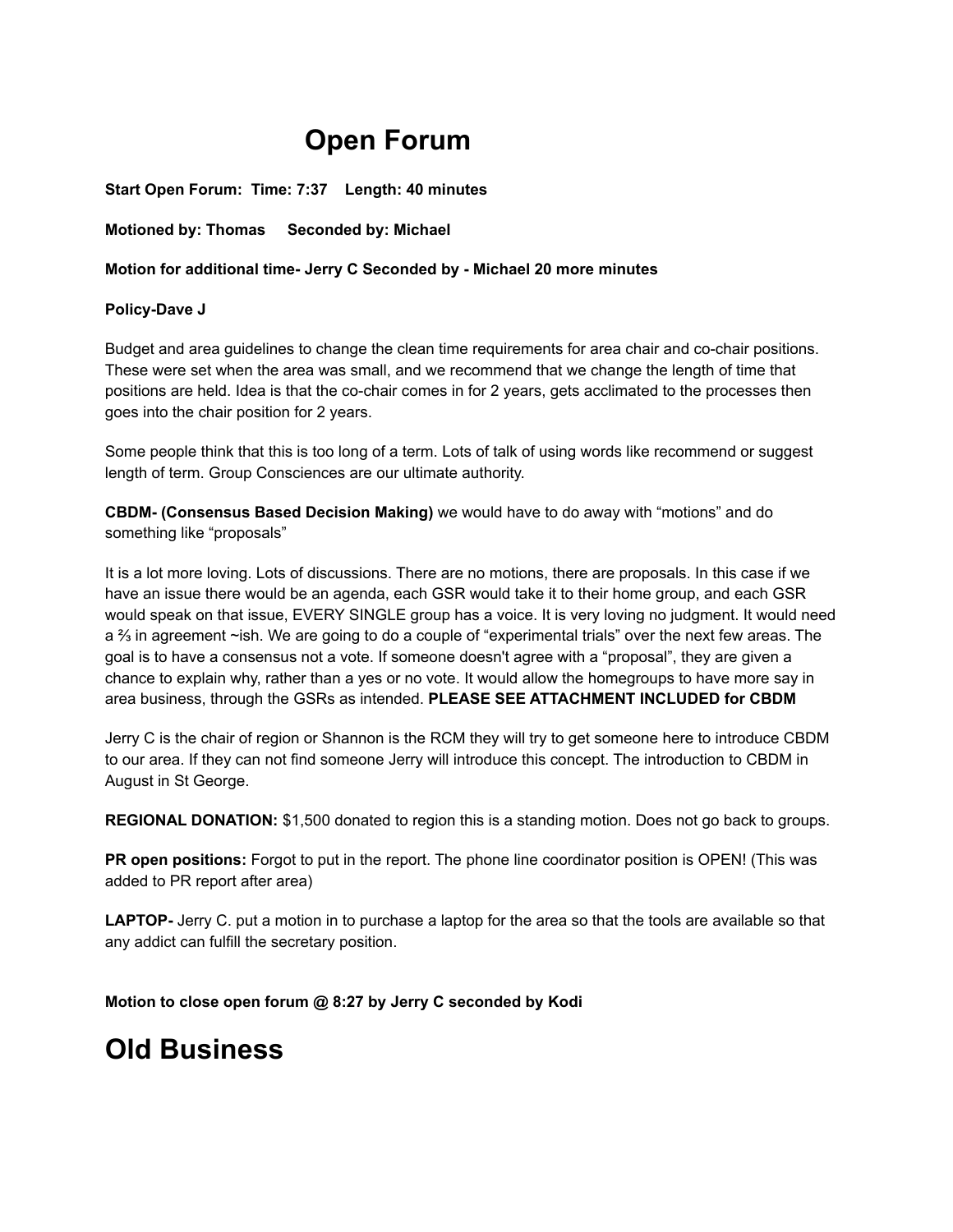**Motion 4/22-1 Maker: Policy Committee Second: Steve F. Motion: In Article IV Change "And to support the Regional and World Service Organizations" to read: "And to work in cooperation and unity with the Regional and World Service Organizations" Intent: To more accurately describe our relationship with these bodies. Resolution: PASSES- 18 YES ABSTAIN 1**

**Motion 4/22-2 Maker: Policy Committee**

**Second: Steve F.**

**Motion: In Article V Section (a) change current wording to read "secondary voting membership will be limited to ASC officers (excluding the chair) GSR's, Sub-Committee and Ad-Hoc Chairs. Alternates, Interims, Vice and Co-Chairs may also vote if acting in any of the aforementioned capacities. Secondary voting is used to determine how area business is conducted: Location, Time, Date, Method etc.**

**Intent: To more clearly define who is eligible and what constitutes secondary voting. Resolution: PASSES -18 YES ABSTAIN 2**

**Motion 4/22-3 Maker: Policy Committee Second: Steve F. Motion: To Delete all of Article V Section 4 regarding non-voting members, Intent: The reasoning behind having non-voting members resolve issues is suspect. We can recall no instance where this provision has been used. We can and should be able to resolve issues without this provision.**

**Resolution: PASSES -18 YES OPPOSED -1 ABSTAIN 1**

**Motion 4/22-4 Maker: Policy Committee Second: Steve F.** Motion: In Article V Section 5 Part (b) Delete the last sentence which reads, "At this point a call for **non-voting members to vote may be utilized. (See previous section 4) Intent: If section 4 is deleted, this becomes irrelevant. Resolution: PASSES -16 YES ABSTAIN 4**

**Motion 4/22-5 \*PR BUDGET Maker: Jen J Second: Dave J Motion: To Reimburse Kevin K. for \$52.00 gas for travel to struggling meetings in Kanab and Cedar Intent: To reimburse for travel and to carry the message. Resolution: Passed 16/0/1**

**Motion 4/22-6 \*PR BUDGET Maker: Dave J Second: Steve F Motion: To reimburse Dave J \$218.29 for meeting lists.**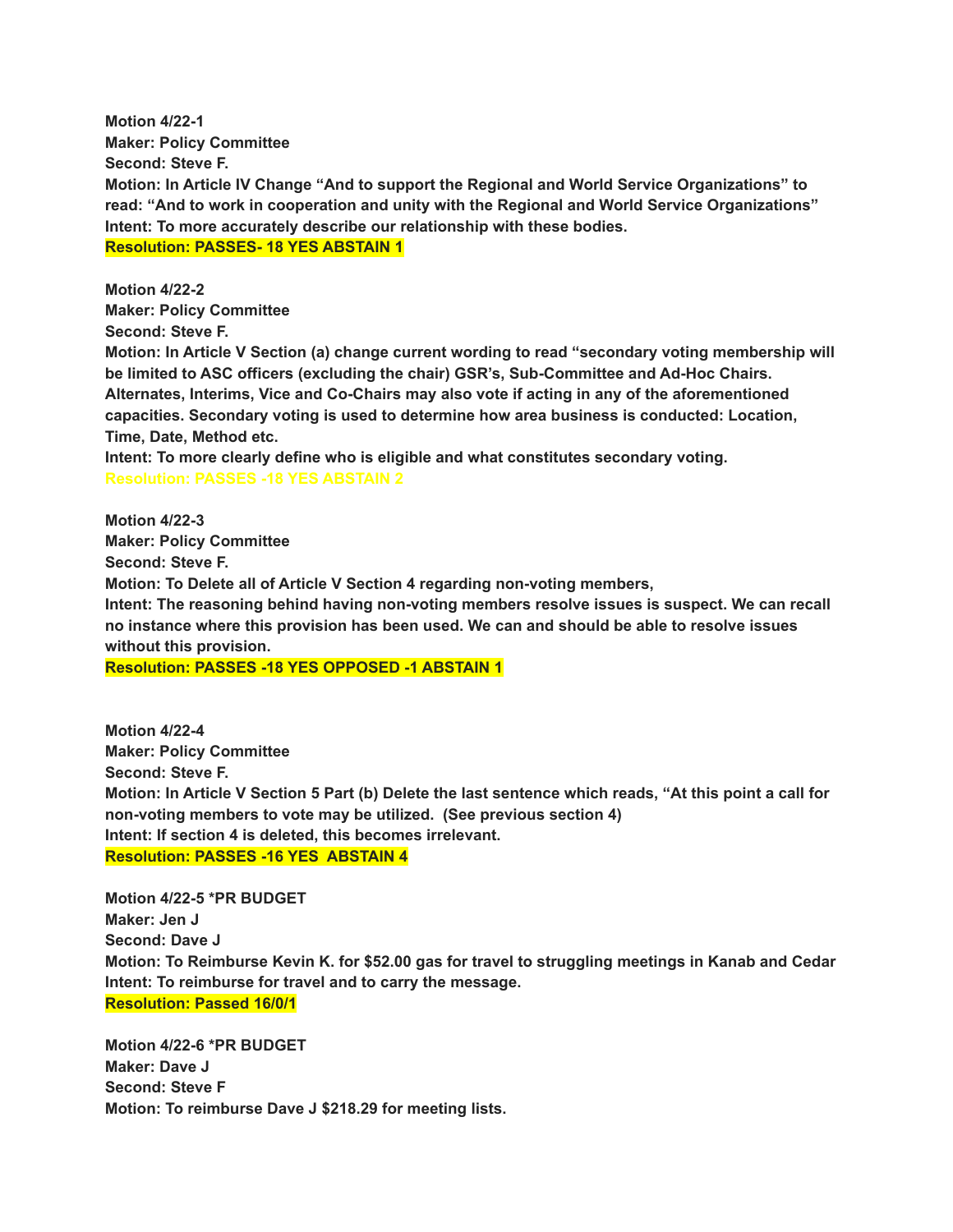**Intent: To fulfill our financial obligations. Resolution: Passed 15/0/2**

**Motion 4/22-7 Maker: Matt H. Second: Aubrey M. Motion: To get 9 Basic Texts for H&I for \$122.49 Intent: To have Basic Texts on hand for facilities. Resolution: PASSED 13/0/2**

**Motion 4/22-8 Maker: Elizabeth Second: Kodi Motion: Meeting start up kit for a Mothers in Recovery Meeting Intent: To have a meeting for moms that is a safe space to bring children. Resolution: Passed 15/0/2**

**Motion 4/22-9 \*Literature Budget Maker: Alexys P. Second: Paco Motion: I am motioning to ask for funds not to exceed \$100 to purchase more totes for the literature committee. Intent: To better organize the literature inventory and replace the totes that are damaged. Resolution: Passed 16/0/1**

# **New Business**

**Motion 5/22-1 \* Executive Budget Maker: Staci B Second: Jeri D Motion: To reimburse Staci B for the wireless microphone/speaker \$102.46 there was a motion passed not to exceed \$100 Motion #2/22-6 Intent: To get my cash back! RESOLUTION: PASSES 19**

**Motion 5/22-2 \* Policy Budget Maker: Dave J Second: Aubrey Motion: To approve a budget of \$300.00 for the policy committee breakdown: \$240 Cloud storage TBD \$60.00 Printing Supplies & incidentals Intent: To cover committee expense RESOLUTION - BACK TO GROUPS**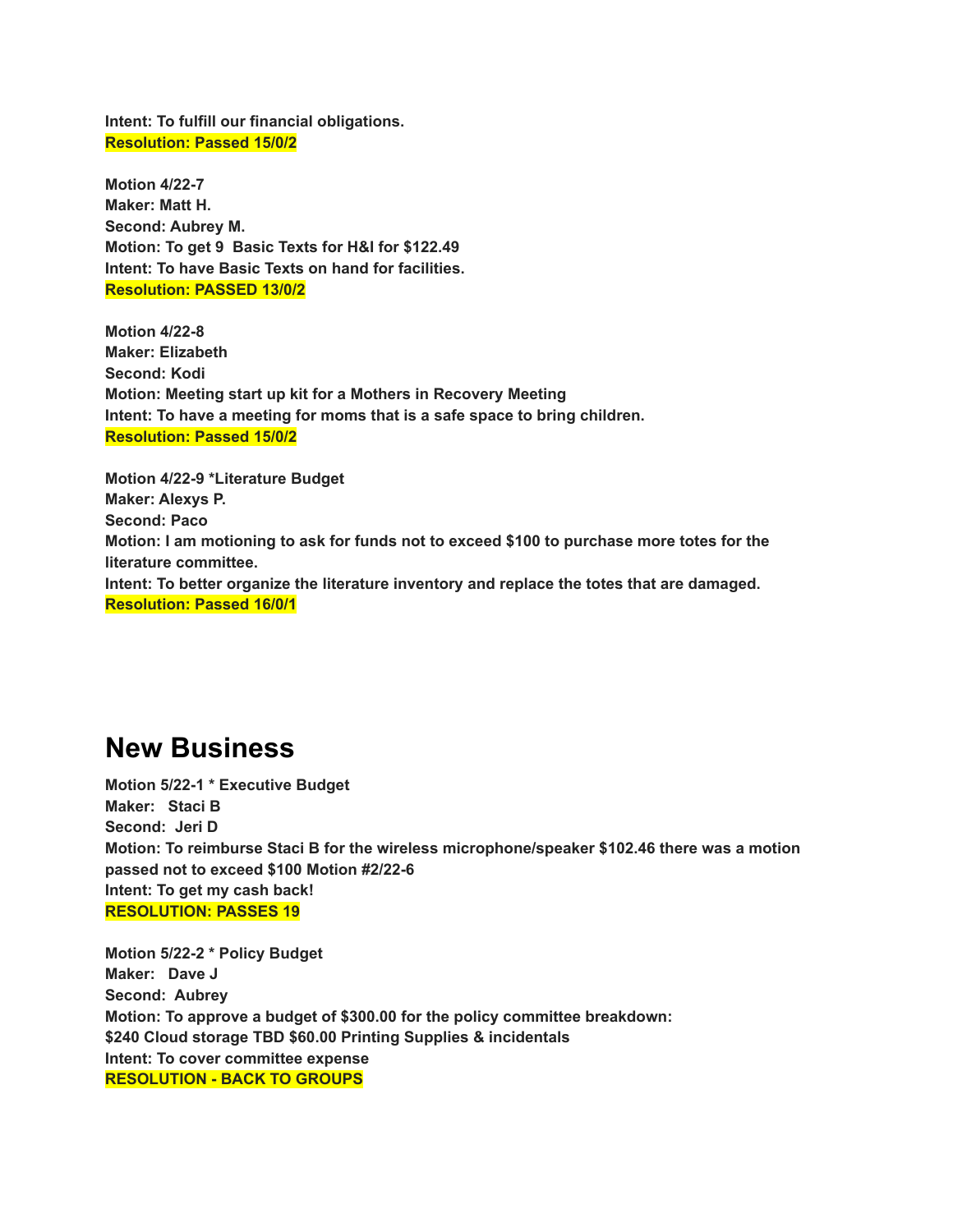**Motion 5/22-3 Policy Committee Maker: Dave J Second: Aubrey Motion: In article VII Section 1 Part a requirements (1) "Change suggested minimum clean time from 2 yrs to 3 yrs for Area Chairperson. Intent: The area has grown significantly since the guidelines were written and the position should have an individual with more experience to handle the increased responsibility. RESOLUTION: BACK TO GROUPS**

**Motion 5/22-4 Policy Committee Maker: Dave J Second: Aubrey** Motion In article VII Section 1 Part a and number (5) to read that 'This is a 2 year commitment'. Intent: This is for area chairperson. This will allow a greater amount of time to get acclimated to the **position.**

#### **RESOLUTION: BACK TO GROUPS**

**Motion 5/22-5 Policy Committee**

**Maker: Dave J**

**Second: Aubrey**

**Motion:In article VII section 2 part a requirements (1) change the suggested minimum clean time from 1 yr to 3 yrs for area vice chair**

Intent: Intent is the same as in motion 1 with the addition that should the chair step down for any **reason there will be an equally experienced person to replace them.**

**RESOLUTION: BACK TO GROUPS**

**Motion 5/22-6 Policy Committee Maker: Dave J Second: Aubrey Motion:In article VII section 2 part a add (5) to read that 'This is a 2 year commitment'.** Intent: This is for area vice chair. This will allow a greater amount of time to get acclimated to the **position.**

**RESOLUTION: BACK TO GROUPS**

**Motion 5/22-7 Area Entertainment Budget Maker: Layton Second: Aubrey Motion:To set the Area entertainment budget for \$1600. 5 events planned \$250 each event and \$400 campout Intent: The money to be used will be carrying the message of recovery to the addicts. RESOLUTION: BACK TO GROUPS**

**Motion 5/22-8 H&I Maker: Kodi M Second: Aubrey Motion: 10 white books @ \$9.00 & 10 sponsorship IP's \$2.80 total of \$11.80 Intent: To spread the message to facilities**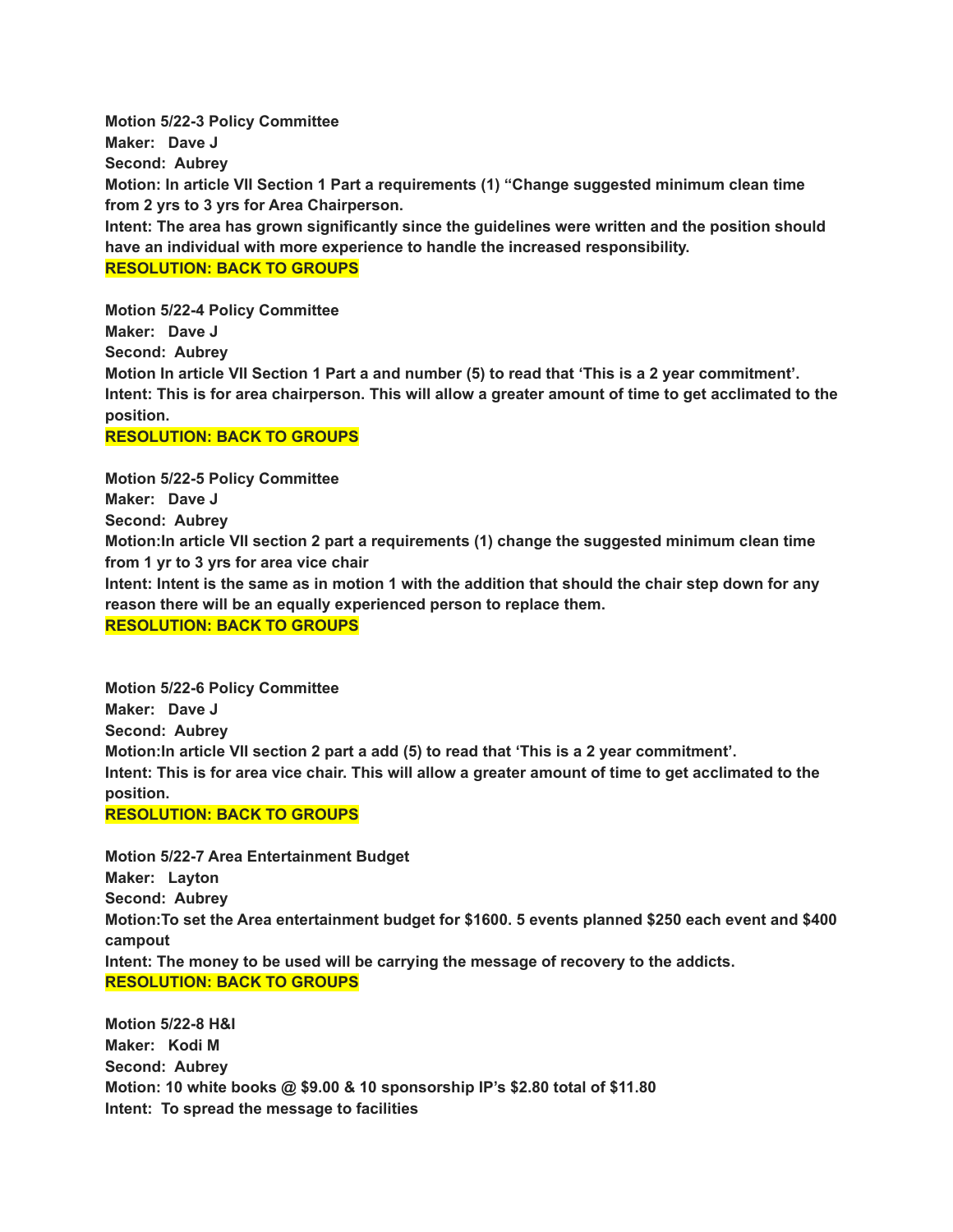#### **RESOLUTION: PASSES 18**

**Motion 5/22-9 CCGC Maker: Ron M Second: Thomas B Motion: June 14th event for CCGC to rent the pavilion and snacks not to exceed \$65. Intent: To have fun in recovery and show people how to have fun in recovery. RESOLUTION: PASSES 20**

**Motion 5/22-10 Send money to Region Maker: Shannon C Second: Tiffany Motion: To Donate \$1,500 to region Intent: To move monies (7th tradition) through the service structure and be in accordance with our donation schedule. RESOLUTION: PASSES 19**

**Motion 5/22-11 Purchase a laptop for area secretary Maker: Jerry C Second: Tiffany Motion: To purchase a laptop for the area secretary** Intent: To have the tools available for any member to fulfill the position. Motion is not to exceed **\$1200.00 and three bids will be provided next month for the GSRs to vote on. Microsoft office will be included.**

**RESOLUTION: BACK TO GROUPS**

**Motion 5/22-12 Reimburse Alexys in the amount of \$41.57 Maker: Alexys Second: Dave J Motion: To reimburse Alexys for crates Intent: Reimburse for the purchase of new crates to store literature RESOLUTION: PASSES 18**

# **Back To Groups**

**Motion 5/22-2 \* Policy Budget Maker: Dave J Second: Aubrey Motion: To approve a budget of \$300.00 for the policy committee breakdown: \$240 Cloud storage TBD \$60.00 Printing Supplies & incidentals Intent: To cover committee expense RESOLUTION - BACK TO GROUPS**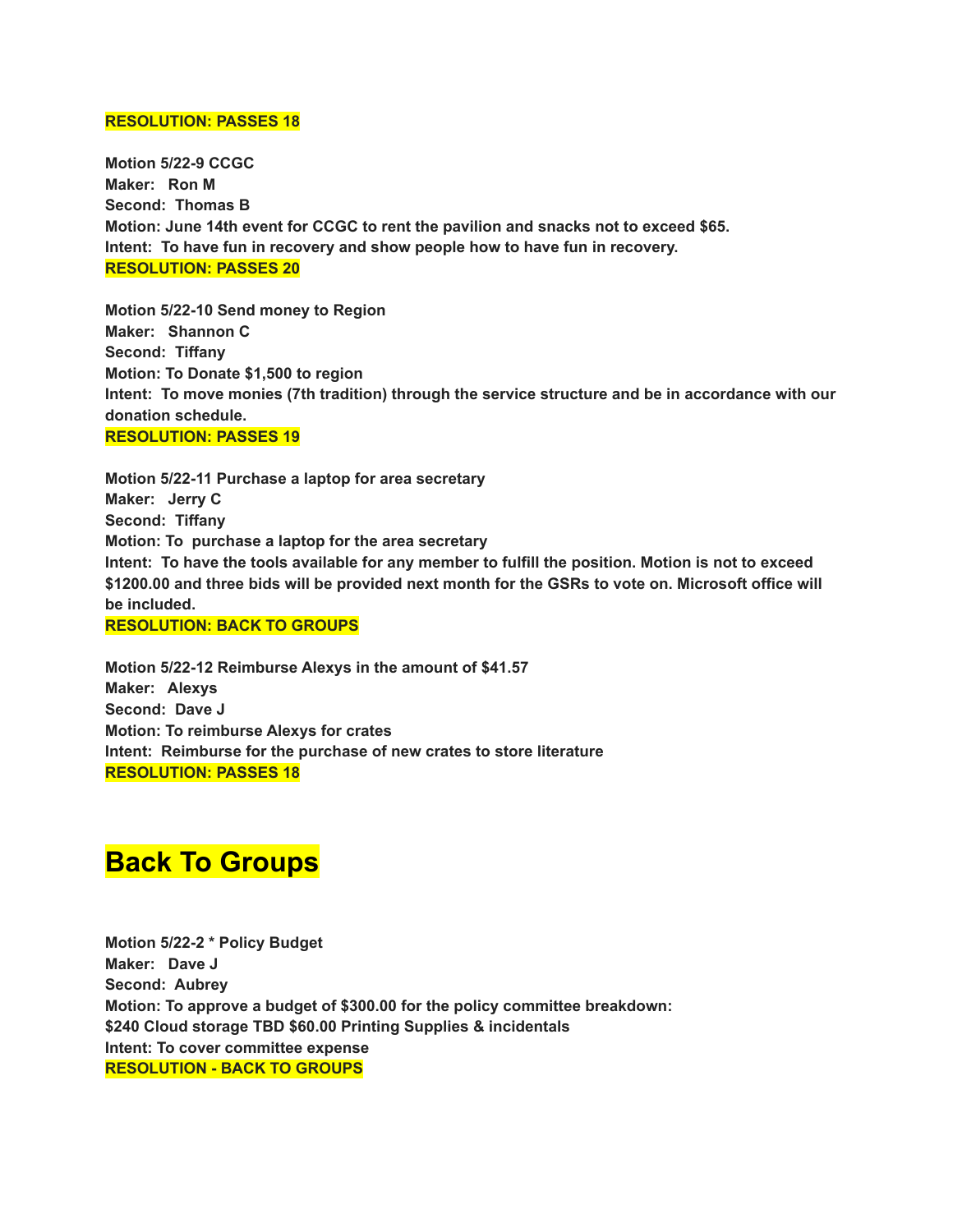**Motion 5/22-3 Policy Committee Maker: Dave J Second: Aubrey Motion: In article VII Section 1 Part a requirements (1) "Change suggested minimum clean time from 2 yrs to 3 yrs for Area Chairperson. Intent: The area has grown significantly since the guidelines were written and the position should have an individual with more experience to handle the increased responsibility. RESOLUTION: BACK TO GROUPS**

**Motion 5/22-4 Policy Committee Maker: Dave J Second: Aubrey** Motion In article VII Section 1 Part a and number (5) to read that 'This is a 2 year commitment'. Intent: This is for area chairperson. This will allow a greater amount of time to get acclimated to the **position.**

#### **RESOLUTION: BACK TO GROUPS**

**Motion 5/22-5 Policy Committee**

**Maker: Dave J**

**Second: Aubrey**

**Motion:In article VII section 2 part a requirements (1) change the suggested minimum clean time from 1 yr to 3 yrs for area vice chair**

Intent: Intent is the same as in motion 1 with the addition that should the chair step down for any **reason there will be an equally experienced person to replace them.**

**RESOLUTION: BACK TO GROUPS**

**Motion 5/22-6 Policy Committee Maker: Dave J Second: Aubrey Motion:In article VII section 2 part a add (5) to read that 'This is a 2 year commitment'.** Intent: This is for area vice chair. This will allow a greater amount of time to get acclimated to the **position.**

**RESOLUTION: BACK TO GROUPS**

**Motion 5/22-7 Area Entertainment Budget Maker: Layton Second: Aubrey Motion:To set the Area entertainment budget for \$1600. 5 events planned \$250 each event and \$400 campout Intent: The money to be used will be carrying the message of recovery to the addicts. RESOLUTION: BACK TO GROUPS**

**Motion 5/22-11 Purchase a laptop for area secretary Maker: Jerry C Second: Tiffany Motion: To purchase a laptop for the area secretary**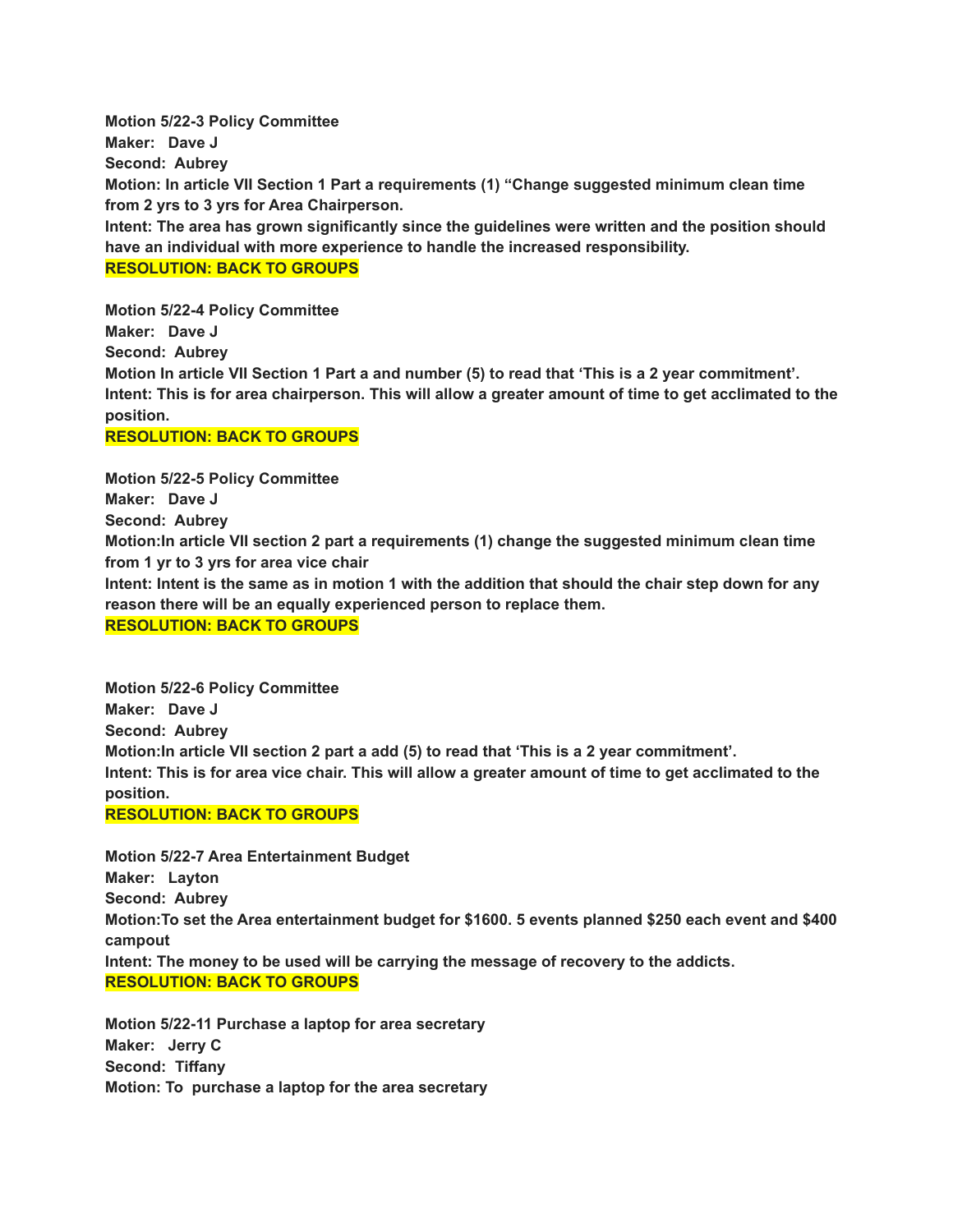Intent: To have the tools available for any member to fulfill the position. Motion is not to exceed **\$1200.00 and three bids will be provided next month for the GSRs to vote on. Microsoft office will be included.**

**RESOLUTION: BACK TO GROUPS**

# **Nominations**

Aubrey for Area Entertainment. Has 23.5 months clean. Clean date 5/30/2020.

Qualify - Has a home group, is of service, has a sponsor , works NA steps, never failed to fulfill her service commitments. Has served on programming for SUACA is a GSR for 5 months, was the ALT GSR prior, has read the guidelines, talked to her sponsor about this. She would have the clean time requirement when she takes office.

VOTE to table this discussion 6 and 9 opposed. VOTE does NOT pass.

Motion to wave the clean time requirements not to exceed 6 months. RESOLUTION: YES - 15 OPPOSED -3

Send the nominations back to groups

Elizabeth for area entertainment clean date 10/24/2020 She is a GSR and is a treasurer secretary for H&I loves to be of service, has a sponsor and works the steps.

Discussion…

Aubrey: fulfills all positions and takes the most amazing notes. She's badass. Is the general consensus.

Elizabeth: She is amazing, and so willing to step in and has filled positions in groups, eager to serve. She would be perfect for the co-chair position. Her service positions keep her busy and she is devoted to her recovery.

She does show up, she has also gotten very overwhelmed. The campout is a LOT. A member is concerned about her getting overwhelmed.

She is involved with the committee already.

Layton is willing to help whoever gets elected.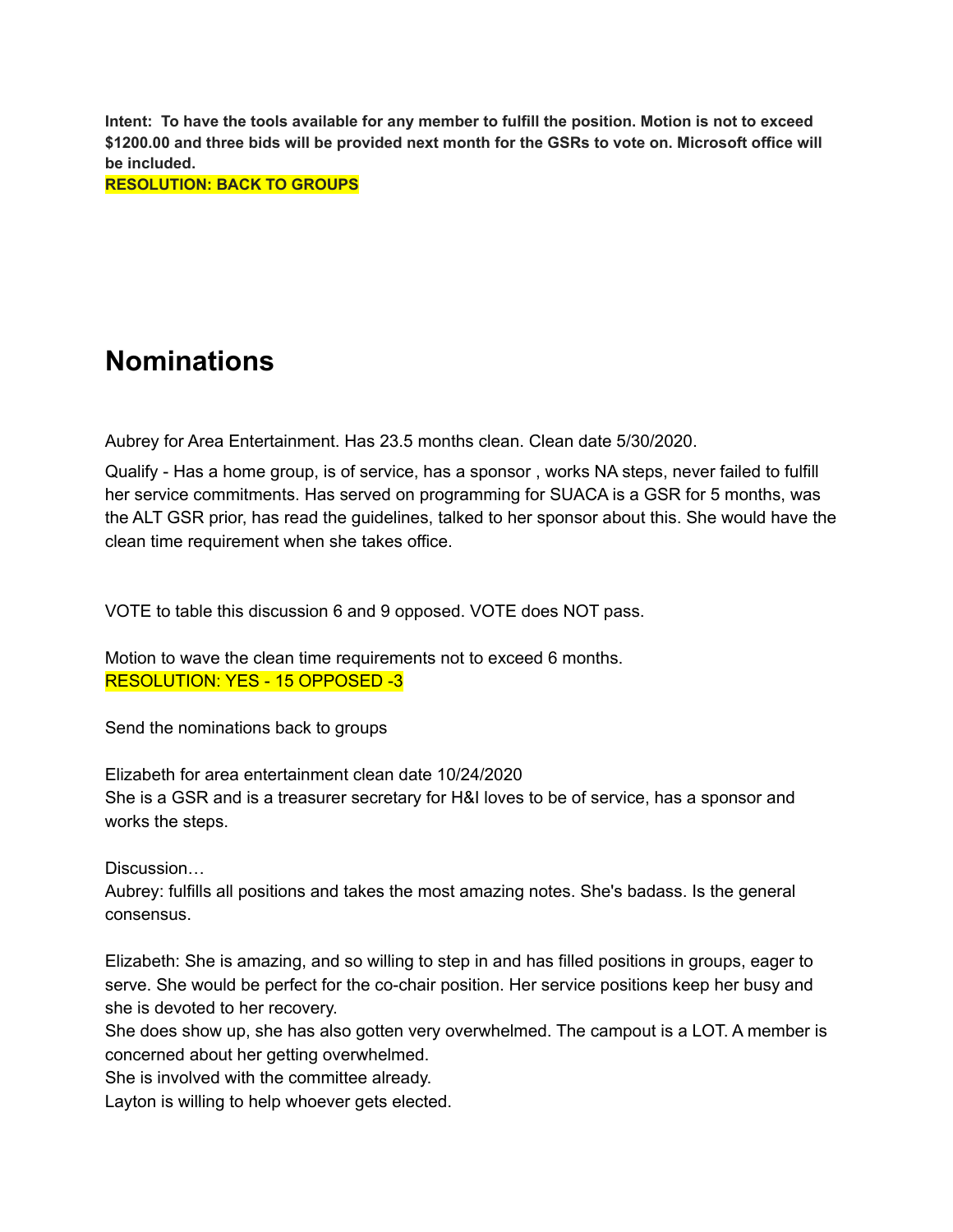# **Closing**

**Motion to Close: Thomas Seconded by:** Ron

**Next Area**

**Date**: June 18 , 2022 **Location: St. George SBHC @ 6:30**

**Date July 9th in Cedar**

**August will be in St George to introduce the CBDM.**

Minutes composed by Jeri D Any corrections please email secretary@nasouthernutah.org

### **NA Related Announcements for April**

NA PR week is June 5-11, 2022. See attached flier CCGC Campfire meeting at 3 Peaks on June 14th at 8:30 pm

### **Current Area Positions to be Filled**

### **Alternate [RCM](https://drive.google.com/file/d/1mp5Zfyc-_2gkb6r9o2KZzPpLteAFr3du/view?usp=sharing)**

● OPEN